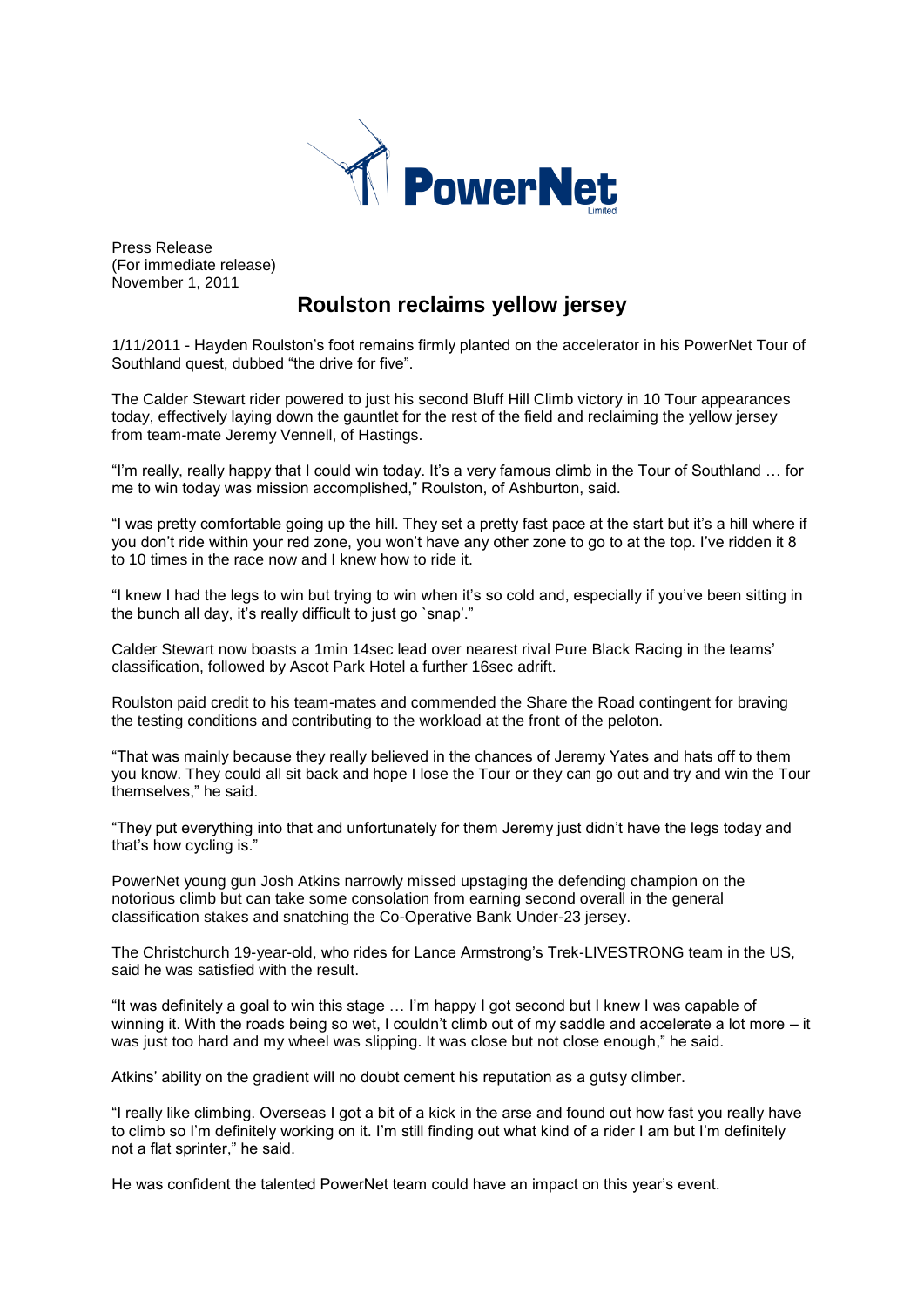"Anything can happen … you definitely won't see us sitting on the back," he said.

Auckland's Gordon McCauley, riding for Barry Stewart Builders-GMC, notched up an impressive 18 wins from the 19 sprints on offer to claim the Harcourts Sprint Ace jersey and establish an intimidating 37 point advantage over Oliver Harding-Sheath, of Partners Life-Champion System.

"We don't have a team that can win this bike race, we have to be realistic," McCauley said.

"But there are three other jerseys and why shouldn't we have a crack for those and try to win a stage, so that's what we're doing."

In a repeat of yesterday's performance, the wily McCauley struck out early and took command of a breakaway group of six riders to earn leader on the road status for the majority of the 137km stage.

The commendable pace set from the outset was a reflection of the gloomy conditions and spoke volumes about the riders' desire to simply complete the gruelling stage and retreat to a drier sanctuary.

Creation Signs-L & M Group Racing's Joe Chapman retained the Hydralink-Jesco King of the Mountain jersey and now has a healthy 12-point buffer on Henderson Construction's Tom Hubbard, of Christchurch.

The 104-strong field of riders will battle it out over two stages tomorrow, opening with a 48km leg from Riverton to Tuatapere before the Blackmount Hill looms large in the 100km stage from Tuatapere to Te Anau.

#### **Results from the 3rd stage of the PowerNet Tour of Southland**

#### **Invercargill - Winton - Wallacetown - Bluff Hill**

1. Hayden Roulston (CST) 3h22m44s; 2. Josh Atkins (PNT) at 02s; 3. Patrick Bevin (APH) at 28s; 4. Scott Lyttle (PBR) at 32s; 5. George Bennett (KMT) at 37s; 6. Jeremy Yates (STR) at 40s; 7. Tim Gudsell (PBR) at 47s; 8. Mike Olheiser (JPW) at 47s; 9. Andi Bajc (STH) at 47s; 10. Aaron Strong (APH) at 52s; 11. Jeremy Vennell (CST) at 59s; 12. Dion Smith (OWA) at 01m01s; 13. Taylor Gunman (OWA) at 01m05s; 14. Marc Ryan (CST) at 01m05s; 15. James Early (HCL) at 01m11s; 16. Joseph Cooper (MCP) at 01m11s; 17. Alexander Ray (OWA) at 01m17s; 18. Nick Lovegrove (SUB) at 01m17s; 19. Chris Macic (STR) at 01m17s; 20. Danny Pulbrook (RDS) at 01m24s; 21. Westley Gough (SUB) at 01m26s; 22. Henri Bardoul (SIT) at 01m33s; 23. Glen Chadwick (PBR) at 01m35s; 24. Clinton Avery (APH) at 01m38s; 25. Brett Tivers (STR) at 01m38s;

### **Overall Standings**

1. Hayden Roulston (CST) 7h53m30s; 2. Josh Atkins (PNT) at 10s; 3. Scott Lyttle (PBR) at 24s; 4. Patrick Bevin (APH) at 46s; 5. Jeremy Vennell (CST) at 48s; 6. George Bennett (KMT) at 50s; 7. Andi Bajc (STH) at 59s; 8. Jeremy Yates (STR) at 01m03s; 9. Tim Gudsell (PBR) at 01m05s; 10. Marc Ryan (CST) at 01m15s; 11. Mike Olheiser (JPW) at 01m24s; 12. Chris Macic (STR) at 01m34s; 13. Dion Smith (OWA) at 01m34s; 14. Nick Lovegrove (SUB) at 01m36s; 15. Taylor Gunman (OWA) at 01m41s; 16. Joseph Cooper (MCP) at 01m41s; 17. Clinton Avery (APH) at 01m43s; 18. Westley Gough (SUB) at 01m45s; 19. Glen Chadwick (PBR) at 01m53s; 20. Paul Odlin (SUB) at 01m58s; 21. Brett Tivers (STR) at 02m01s; 22. Danny Pulbrook (RDS) at 02m08s; 23. Shem Rodger (PBR) at 02m09s; 24. Peter Latham (SUB) at 02m16s; 25. Tom Scully (PNT) at 02m20s;

#### **Team Overall**

1. Calder Stewart 23h42m42s; 2. Pure Black Racing at 01m14s; 3. Ascot Park Hotel at 01m30s; 4. H&J's Outdoor World-Avanti Plus at 02m32s; 5. Share The Road at 02m32s; 6. Subway Pro Cycling at 03m03s; 7. PowerNet at 03m28s; 8. Mico-Protrain Cycling Team at 05m01s; 9. Kia Motors at 06m41s; 10. Radio Sport at 11m11s;

### **Sprints**

1. Gordon McCauley (BSB) 65; 2. Oliver Harding-Sheath (PTL) 28; 3. Chris Macic (STR) 26; 4. Brad Evans (OCL) 12; 5. Cameron Karwowski (PNT) 12; 6. James McCoy (HCL) 11; 7. Clinton Avery (APH) 9; 8. Peter Latham (SUB) 6; 9. Sam Horgan (SUB) 6; 10. Alex Meenhorst (KMT) 6;